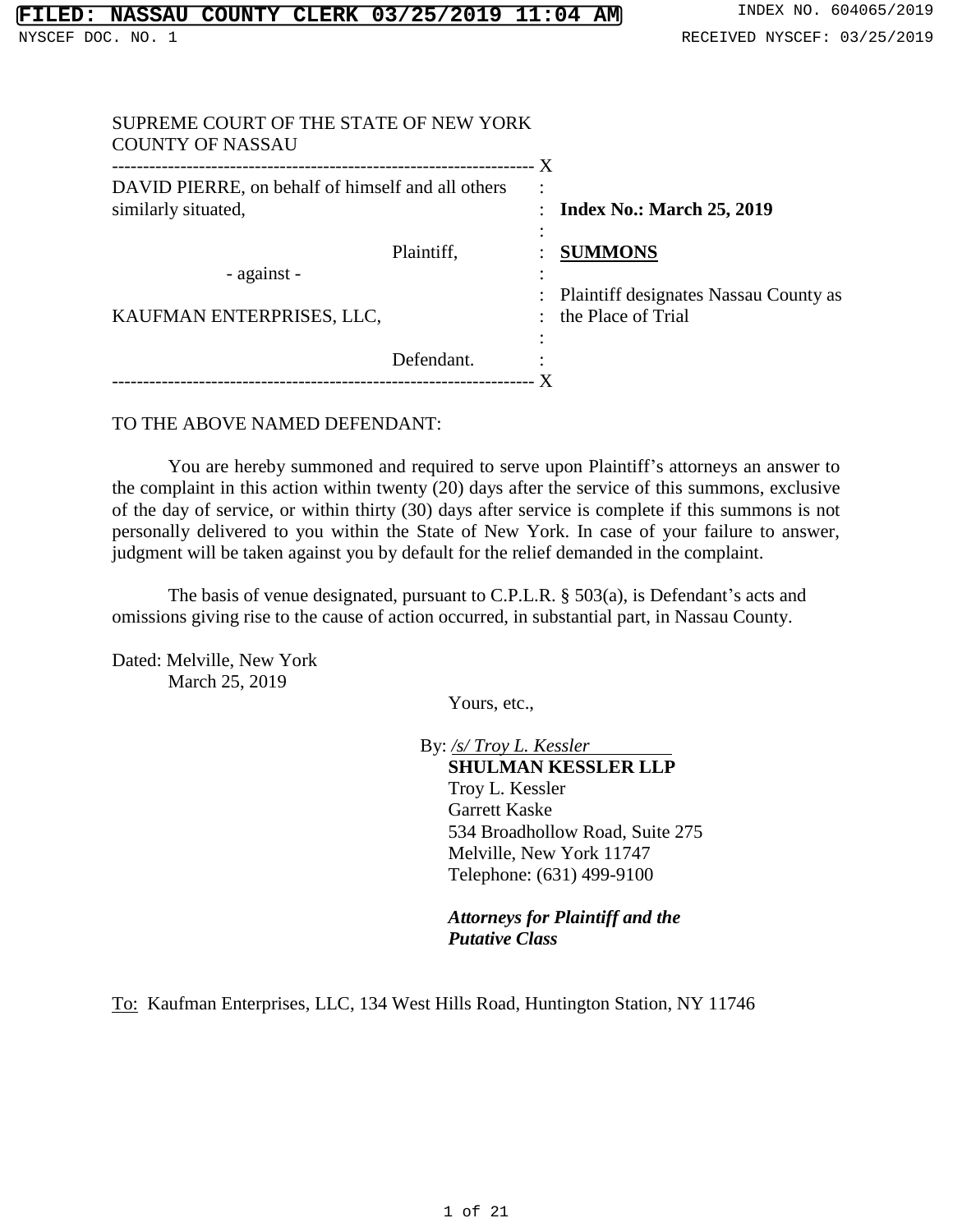| SUPREME COURT OF THE STATE OF NEW YORK<br><b>COUNTY OF NASSAU</b>        |            |                               |
|--------------------------------------------------------------------------|------------|-------------------------------|
| DAVID PIERRE, on behalf of himself and all others<br>similarly situated, |            | ٠<br>: Index No.:             |
| - against -                                                              | Plaintiff, | <b>CLASS ACTION COMPLAINT</b> |
| KAUFMAN ENTERPRISES, LLC,                                                |            |                               |
|                                                                          | Defendant. |                               |
|                                                                          |            |                               |

Plaintiff David Pierre, on behalf of himself and all others similarly situated, by his attorneys Shulman Kessler LLP, complaining of the Defendant Kaufman Enterprises, LLC ("Defendant" or "Kaufman Enterprises"), alleges as follows:

# **PRELIMINARY STATEMENT**

1. Plaintiff brings this lawsuit to recover unpaid overtime, spread-of-hours pay, and other damages on behalf of all of Defendant's current and former Assistant Store Managers ("ASMs") based on Kaufman Enterprises' violation of the New York Labor Law ("NYLL") and appropriate rules and regulations.

2. Kaufman Enterprises operates the following 16 McDonald's restaurants across Suffolk and Nassau County:

- a. 900 Broadway, Amityville, NY 11701 ("Amityville McDonald's");
- b. 1255 Grand Avenue, North Baldwin, NY 11510 ("Baldwin McDonald's");
- c. 1484 5th Avenue, Bay Shore, NY 11706 ("Bay Shore McDonald's");
- d. 2 Vanderbilt Motor Parkway, Commack, NY 11725 ("Commack McDonald's");
- e. 1999 Jericho Turnpike, East Northport, NY 11731 ("East Northport McDonald's");
- f. 655 Fulton Street, Farmingdale, NY 11735 ("Farmingdale McDonald's");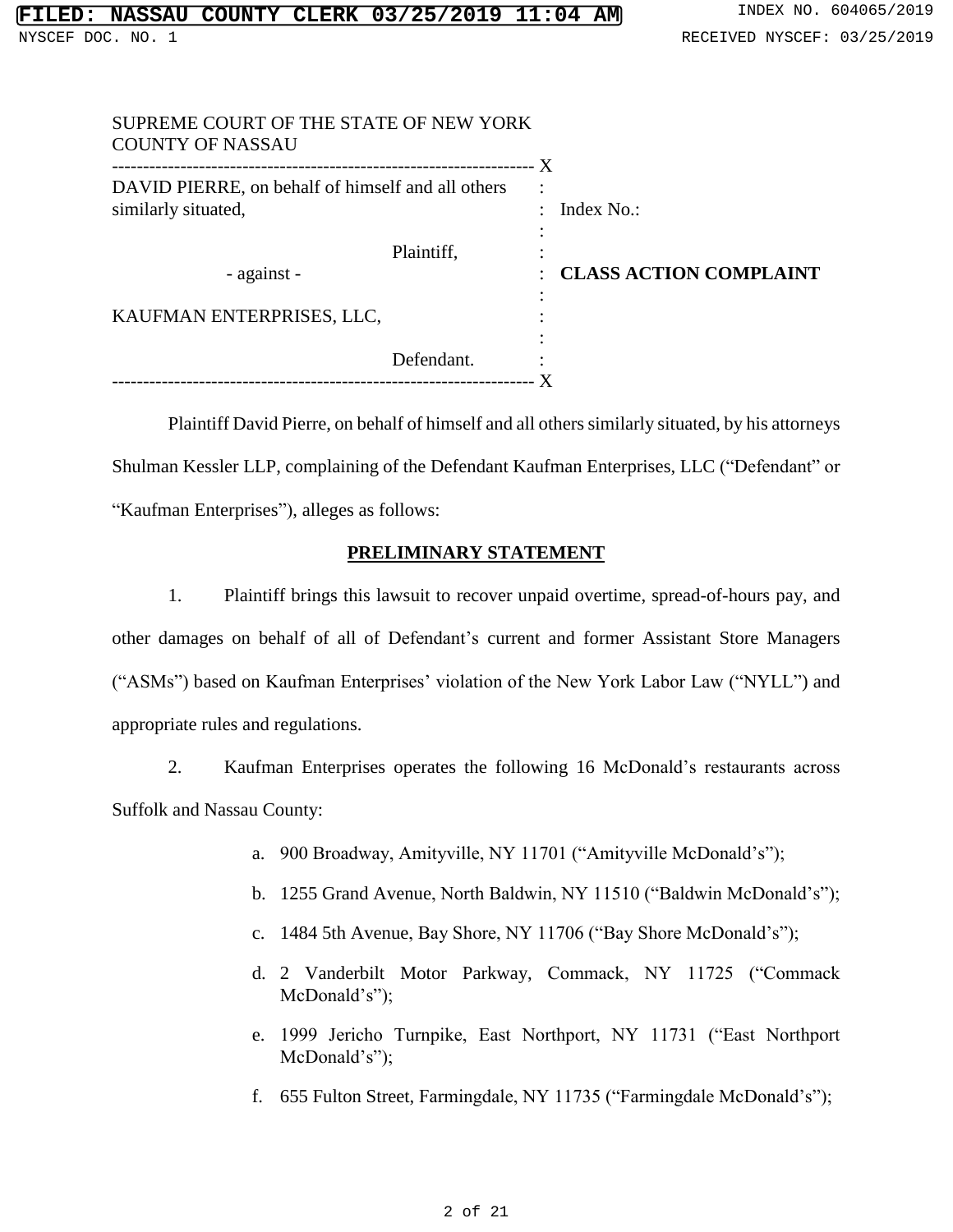- g. 2301 North Ocean Avenue, Farmingville, NY 11738 ("Farmingville McDonald's");
- h. 157 West Merrick Road, Freeport NY 11520 ("Freeport McDonald's");
- i. 2361 Hempstead Turnpike, East Meadow, NY 11554 ("East Meadow McDonald's");
- j. 3839 Hempstead Turnpike Levittown, NY 11756 ("Levittown McDonald's");
- k. 5500 Sunrise Highway., Massapequa, NY 11758 ("Massapequa McDonald's");
- l. 1710 Route 112 Medford, NY 11763 ("Medford McDonald's");
- m. 834 Fort Salonga Road, Northport, NY 11768 ("Northport McDonald's");
- n. 499-85 Sunrise Highway, Patchogue, NY 11772 ("Patchogue-Gateway McDonald's");
- o. 769 Montauk Highway, East Patchogue, NY 11772 ("Patchogue-Montauk-Hwy McDonald's"); and
- p. 1050 Front Street, Uniondale, NY 11553 ("Uniondale Restaurant").

3. Over the course of the six-year period prior to the filing of this Complaint (the

"Relevant Period"), Kaufman Enterprises employed ASMs at its McDonald's restaurants.

4. Throughout the Relevant Period, it was Kaufman Enterprises policy and practice to classify ASMs as exempt from the NYLL overtime and spread-of-hours requirements.

5. That is, while employed by Kaufman Enterprises, ASMs consistently worked over 40 hours a week without receiving premium overtime pay.

6. And, ASMs regularly worked shifts with a "spread" of over 10 hours – i.e., the end of the employee's shift is over 10 hours from its start – without receiving an additional hour of pay at the minimum wage ("spread-of-hours pay"), as required by the Hospitality Industry Wage Order, 12 N.Y.C.R.R. §§ 146, *et seq*. ("Hospitality Wage Order"). *See* 12 N.Y.C.R.R. § 146-1.6.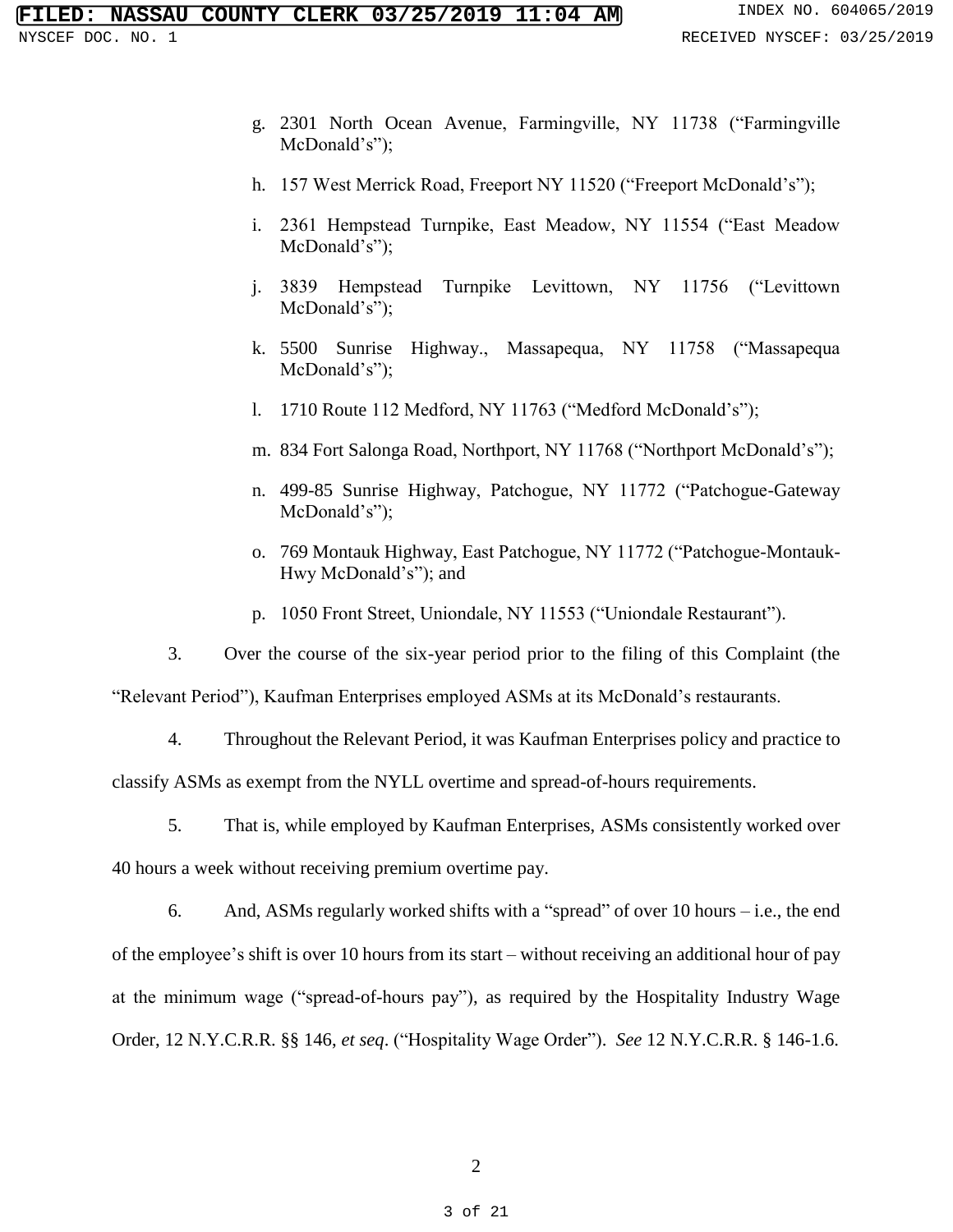7. These practices violated the NYLL because Kaufman Enterprises classified its ASMs as "executives" under the NYLL and Hospitality Wage Order, which are not entitled to overtime and spread-of-hours exempt. Pierre and his fellow ASMs, however, were misclassified as exempt because, *inter alia*, the ASMs primary duties were not managerial.

8. Pierre (the "Class Representative") brings this action on behalf of himself and all similarly situated former ASMs of Kaufman Enterprises pursuant to Article 9 of the New York Civil Practice Law and Rules to remedy violations of the N.Y. Lab. Law, Article 19, §§ 650 *et seq.*, and the supporting Hospitality Industry Wage Order.

#### **JURISDICTION & VENUE**

9. This Court has jurisdiction over this matter pursuant to N.Y. Lab. Law §§ 198, 663(1) and C.P.L.R. § 301.

10. This Court is the proper venue under C.P.L.R. § 503(a) because, *inter alia*, a substantial part of the events or omissions giving rise to the claim occurred in Nassau County, including at the Massapequa McDonald's.

#### **THE PARTIES**

# *Plaintiff David Pierre*

11. Pierre is a resident of Suffolk County, New York.

12. At all times relevant to this Class Action Complaint, Pierre was an "employee" within the meaning of N.Y. Lab. Law  $\S$ § 190(2), 651(5).

13. At all times relevant to this Class Action Complaint, Pierre was an "employee" within the meaning of 12 N.Y.C.R.R. § 146-3.2.

14. At all times relevant to this Class Action Complaint, Pierre was a "fast food employee" within the meaning of 12 N.Y.C.R.R. § 146-3.13(a).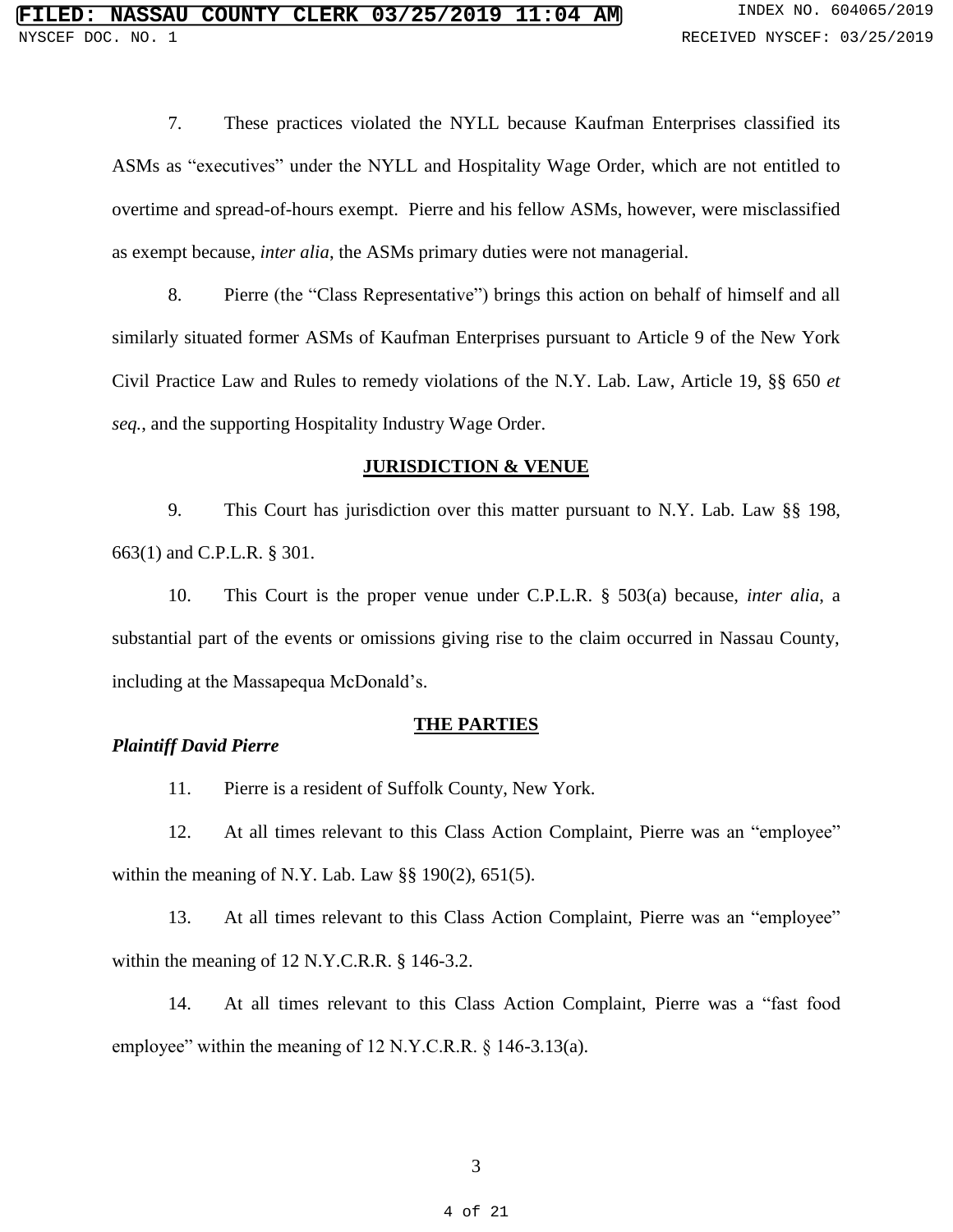15. Pierre was employed by Kaufman Enterprises as a from approximately April 2004 through October 2017.

# *Defendant Kaufman Enterprises, LLC*

16. Kaufman Enterprises is a domestic limited liability corporation, authorized to do business pursuant to the laws of the State of New York.

17. Kaufman Enterprises does business as Kaufman Enterprises McDonald's.

18. Kaufman Enterprises maintains its principal place of business at 134 West Hills Road, Huntington Station, NY 11746.

19. Upon information and belief, Kaufman Enterprises owns at least 16 McDonald's restaurants in the State of New York, which are listed above in Paragraph 2.

20. Upon information and belief, Kaufman Enterprises operates at least 16 McDonald's restaurants in the State of New York, which are listed above in Paragraph 2.

21. Upon information and belief, Kaufman Enterprises maintains control, oversight, and direction over its operations and employment practices.

22. At all times relevant to this Class Action Complaint, Kaufman Enterprises' McDonald's locations are "restaurants" within the meaning of 12 N.Y.C.R.R. § 146-3.2.

23. At all times relevant to this Class Action Complaint, Kaufman Enterprises' New York locations are "fast food establishments" within the meaning of 12 N.Y.C.R.R. § 146-3.13(b).

24. Kaufman Enterprises' primary purpose is serving food or drink items at its McDonald's restaurants.

25. Kaufman Enterprises' customers order and pay before eating their food and drinks.

26. Kaufman Enterprises' customers purchase their food and beverage from Kaufman Enterprises for on-premise and take-out consumption.

4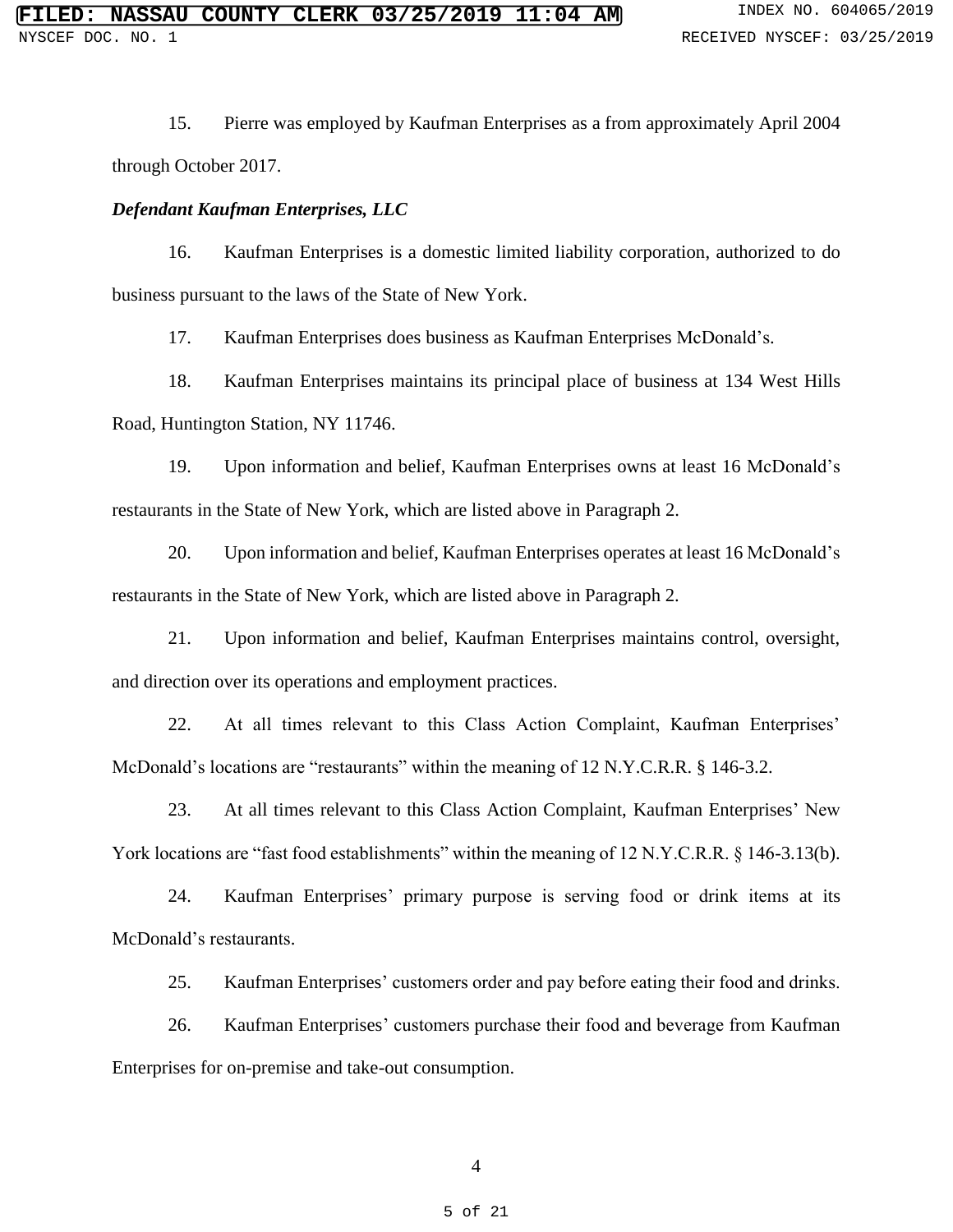27. Kaufman Enterprises' locations, including those locations in which Pierre was employed, are part of the chain.

28. Kaufman Enterprises' McDonald's restaurants have standardized décor, marketing, packaging, products, and services.

29. Kaufman Enterprises employed employees, including Plaintiff and other ASMs.

30. Upon information and belief, generally, at least one ASM works at a given Kaufman Enterprises' McDonalds over the course of any given workweek.

31. Upon information and belief, generally, two ASMs work at a given Kaufman Enterprises' McDonalds over the course of any given workweek.

32. Kaufman Enterprises constitutes a unified operation.

33. Upon information and belief, Kaufman Enterprises' subsidiaries operate more than one of Kaufman Enterprises' 16 locations listed above in Paragraph 2.

34. Kaufman Enterprises' subsidiaries include:

- a. "A" Food Corp.;
- b. "H" Food Corp.;
- c. "F" Food Corp.;
- d. "L" Food Corp.;
- e. "P" Food Corp.;
- f. "S" Food Corp.;
- g. "W" Food Corp.;
- h. Emmy Meadow Food Corp.; and
- i. Joshville Inc. (collectively, the "Subsidiaries").
- 35. "H" Food Corp. operates the East Northport McDonald's.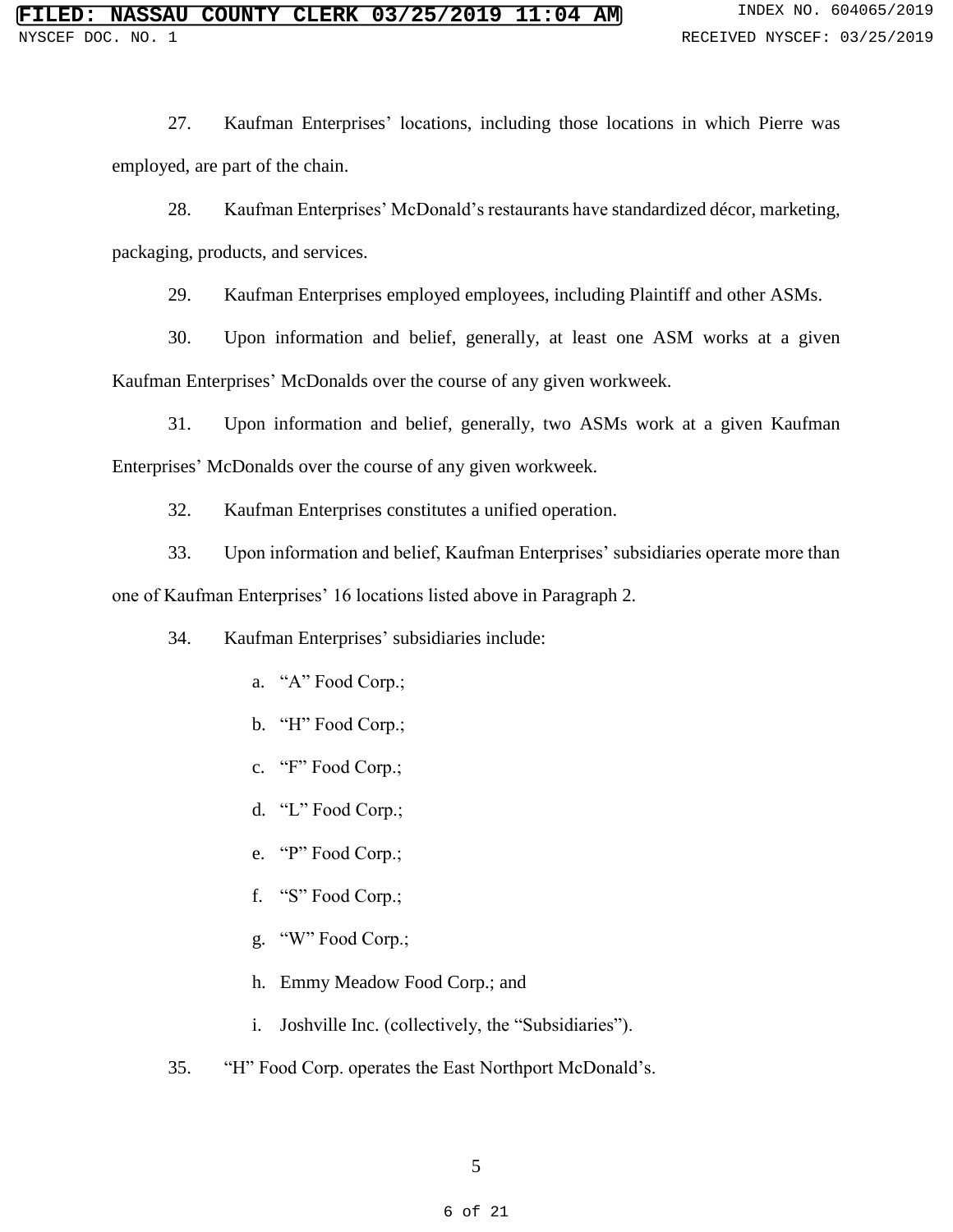36. "L" Food Corp. operates the Levittown McDonald'

37. Emmy Meadow Food Corp. operates the East Meadow McDonald's.

38. Joshville Inc. operates the Farmingville McDonald's.

39. The CEO of the Subsidiaries is Jonah Kaufman.

40. The Subsidiaries list Jonah Kaufman as their CEO with the New York State Department of State, Division of Corporations.

41. The principal executive office for the Subsidiaries is 134 West Hill Road, Huntington Station, NY 11746.

42. The Subsidiaries list their principal executive office as 134 West Hill Road, Huntington Station, NY 11746.

43. Upon information and belief, generally, at any given time, Kaufman Enterprises employs over 25 ASMs across its 16 restaurants.

44. Upon information and belief, generally, at any given time, Kaufman Enterprises and the Subsidiaries employs over 25 ASMs across Kaufman Enterprises' 16 McDonald's.

45. Kaufman Enterprises and the Subsidiaries constitute a common enterprise.

46. Kaufman Enterprises and the Subsidiaries have interrelated operations.

47. Kaufman Enterprises and the Subsidiaries have common management.

48. Kaufman Enterprises has common management.

49. Kaufman Enterprises' McDonald's restaurants have common management.

50. Kaufman Enterprises has a centralized control of labor relations.

51. Kaufman Enterprises and the Subsidiaries have a centralized control of labor relations.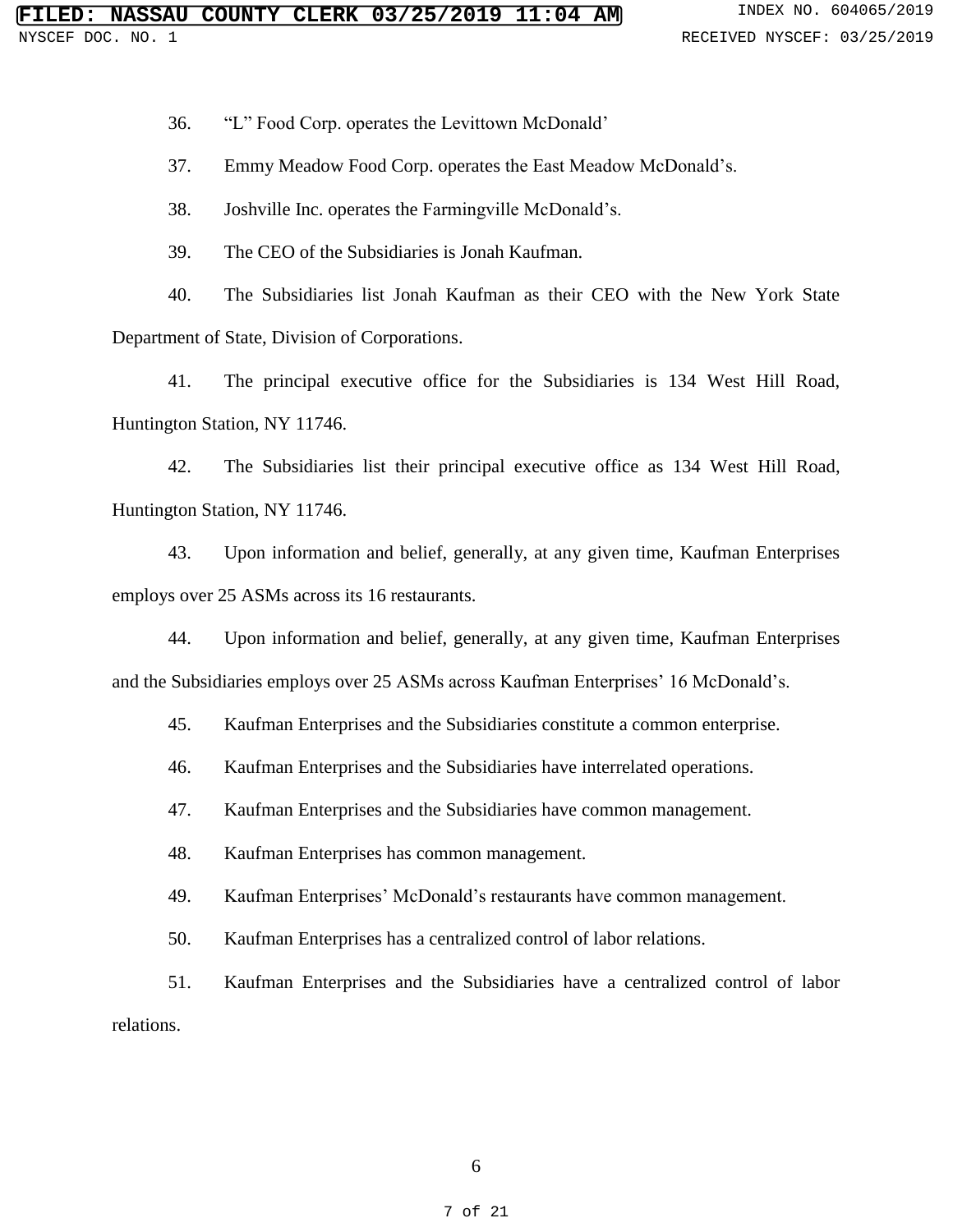52. Kaufman Enterprises' McDonald's restaurants have a centralized control of labor relations.

53. Kaufman Enterprises and the Subsidiaries use the same or similar employee handbooks and policies, including, but not limited to: (a) McDonald's Kaufman Enterprises Crew Handbook; and (b) McDonald's Kaufman Enterprises Management Handbook.

54. Members of the public may apply for job openings at the McDonald's listed in Paragraph 2 through Kaufman Enterprises website.

55. Kaufman Enterprise has the power to transfer ASMs and other employees from one of Kaufman Enterprises' McDonald's to another.

56. For example, Kaufman Enterprise transferred Pierre from the Massapequa McDonald's to the Patchogue McDonald's in or around 2017.

57. Further, Kaufman Enterprises' Management Handbook, published in January 2010, informs managers that Kaufman Enterprises may transfer them to other stores.

58. Upon information and belief, Kaufman Enterprises employs approximately four Supervisors (also known as "Area Supervisors").

59. Upon information and belief, Kaufman Enterprises' Supervisors support, assist, and oversee the General Managers in charge of Kaufman Enterprises' McDonalds.

60. Upon information and belief, Kaufman Enterprises' Supervisors report to Kaufman Enterprises' Director of Operations, with response to Kaufman Enterprises' McDonalds.

61. Upon information and belief, Kaufman Enterprises' Supervisors visit their assigned restaurants to oversee operations.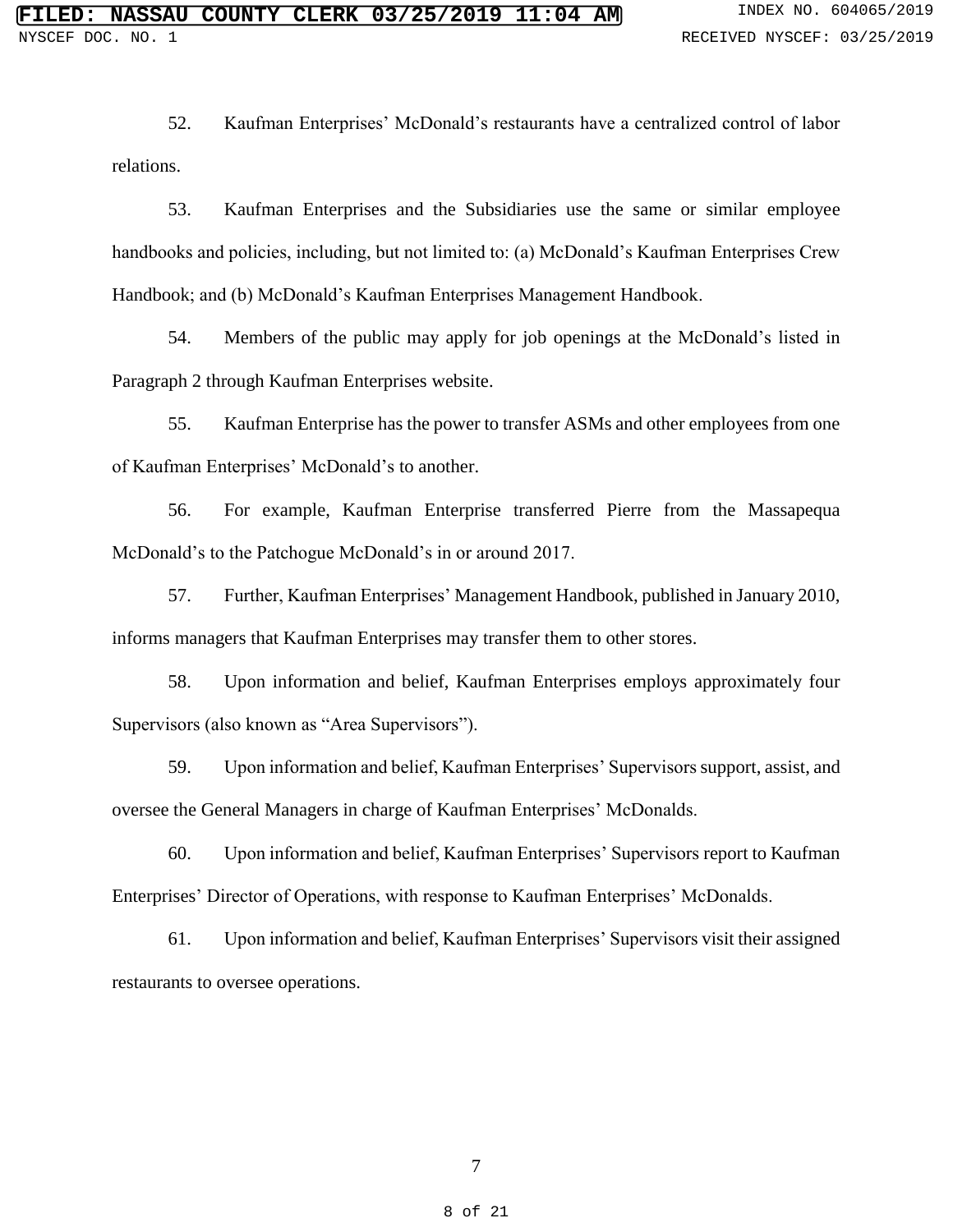62. Upon information and belief, Kaufman Enterprises' Supervisors monitor and direct proper spending, mainly in the areas of food and labor cost, at the restaurants under their supervision.

63. Upon information and belief, Kaufman Enterprises' Supervisors may direct the work of General Managers, including with regards to how to train the ASMs.

64. Upon information and belief, Kaufman Enterprises' Supervisors may direct the work of ASMs.

65. Kaufman Enterprises and the Subsidiaries have common ownership.

66. Kaufman Enterprises' McDonald's restaurants have common ownership.

67. Kaufman Enterprises is a McDonald's Franchise owned and operated by Jonah Kaufman and Josh Kaufman.

68. Jonah Kaufman is a president of Kaufman Enterprises.

69. Josh Kaufman is a president Kaufman Enterprises

70. Kaufman Enterprises commingles funds from its various locations.

71. Kaufman Enterprises constitutes an integrated enterprise.

72. Kaufman Enterprises advertises as a single integrated enterprise on Defendant's website: https://www.macpride.net/ (last accessed Mar. 24, 2019).

73. Throughout the Relevant Period, Kaufman Enterprises maintained control, oversight, and direction over ASMs, including timekeeping, payroll and other employment practices that applied to them.

74. Throughout the Relevant Period, Kaufman Enterprises applied the same employment policies, practices, and procedures to all ASMs, including policies, practices, and procedures with respect to the failure to pay overtime pay.

8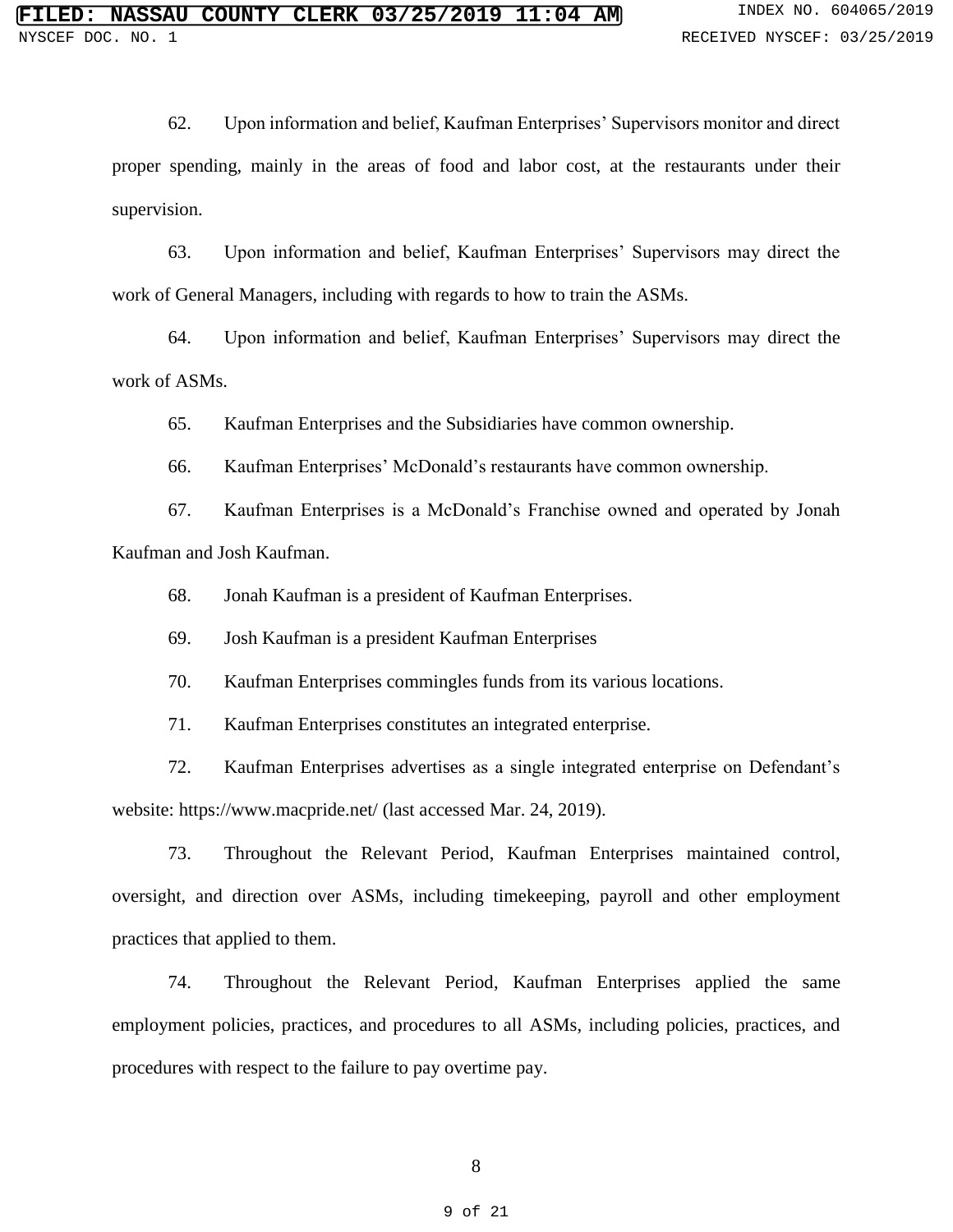75. Throughout the Relevant Period, Kaufman Enterprises applied the same employment policies, practices, and procedures to all ASMs, including policies, practices, and procedures with respect to the failure to pay spread-of-hours pay.

76. Throughout the Relevant Period, Kaufman Enterprises applied the policies in its handbooks to ASMs.

77. Throughout the Relevant Period, Kaufman Enterprise maintained uniform job descriptions for its ASMs, regardless of the location at which they were employed.

78. For instance, Kaufman Enterprises applied the job descriptions found on pages 10 to 13 in Kaufman Enterprises' Management Handbook, published in January 2010, to its ASMs and General Managers.

79. And, Kaufman Enterprises advertises a uniform job descriptions for ASMS and General Mangers on its website. *See* https://www.macpride.net/opportunities/management/ (last accessed Mar. 24, 2019).

80. Kaufman Enterprises requires ASMs to complete standardized training programs.

81. Throughout the Relevant Period, Kaufman Enterprises was and still is an "employer" within the meaning of N.Y. Lab. Law § 190(3).

#### **CLASS ACTION ALLEGATIONS**

82. The Class Representative brings the First Cause of Action on his own behalf and as a class action, pursuant to Article 9 of the New York Civil Practice Law and Rules on behalf of the following class of persons:

> All current and former employees of Kaufman Enterprises who worked as ASMs at any time during the six years prior to the filing of this Complaint through entry of the judgment in the case (the "Class").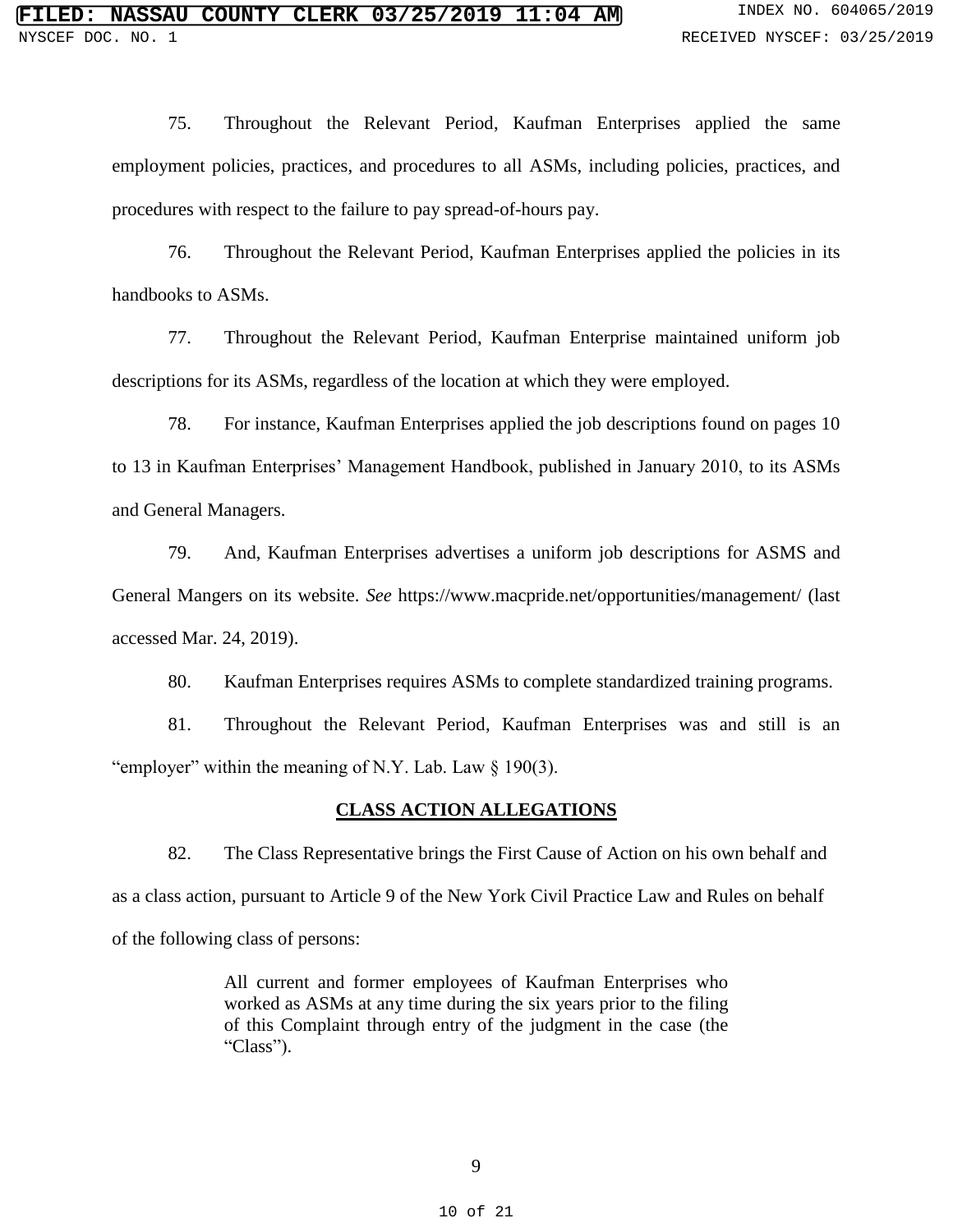83. The persons in the Class are so numerous that joinder of all members is

impracticable. Although, the precise number of such persons is unknown, and facts on which the

calculation of that number can be based are presently within the sole control of Defendant.

- 84. Upon information and belief, the size of the Class exceeds 40 individuals.
- 85. That is, upon information and belief, at least 40 individuals worked as ASMs at one

or more of Defendant's McDonald's restaurants at some time during the Relevant Period.

86. Common questions of law and fact exist as to the Class that predominate over any

questions only affecting them individually and include, but are not limited to:

- a. Whether the Class Representative and Class are non-exempt from entitlement to overtime and spread-of-hours compensation under the pay requirements of the NYLL;
- b. Whether Defendant failed to pay proper overtime compensation in violation of the NYLL and the Hospitality Wage Order;
- c. Whether Defendant failed to pay proper spread-of-hours compensation for shifts lasting over 10 hours in violation of the NYLL and the Hospitality Wage Order;
- d. Whether Defendant failed to keep accurate time records for all hours worked by the Class Representative and the Class;
- e. Whether Defendant failed to accurately report the Class Representative's and the Class's hours worked on their wage statements each week;
- f. The nature and extent of Class-wide injury and the appropriate measure of damages sustained by the Class Representative and the Class; and
- g. Whether Defendant acted willfully or with reckless disregarding in its failure to pay the Class Representative and the Class; and
- h. Whether Defendant should be enjoined from such violations in the future.

87. The Class Representative fairly and adequately protects the interests of and has no

interests antagonistic to the Class. The Class Representative is represented by attorneys who are

experienced and competent in both class-action and employment litigation.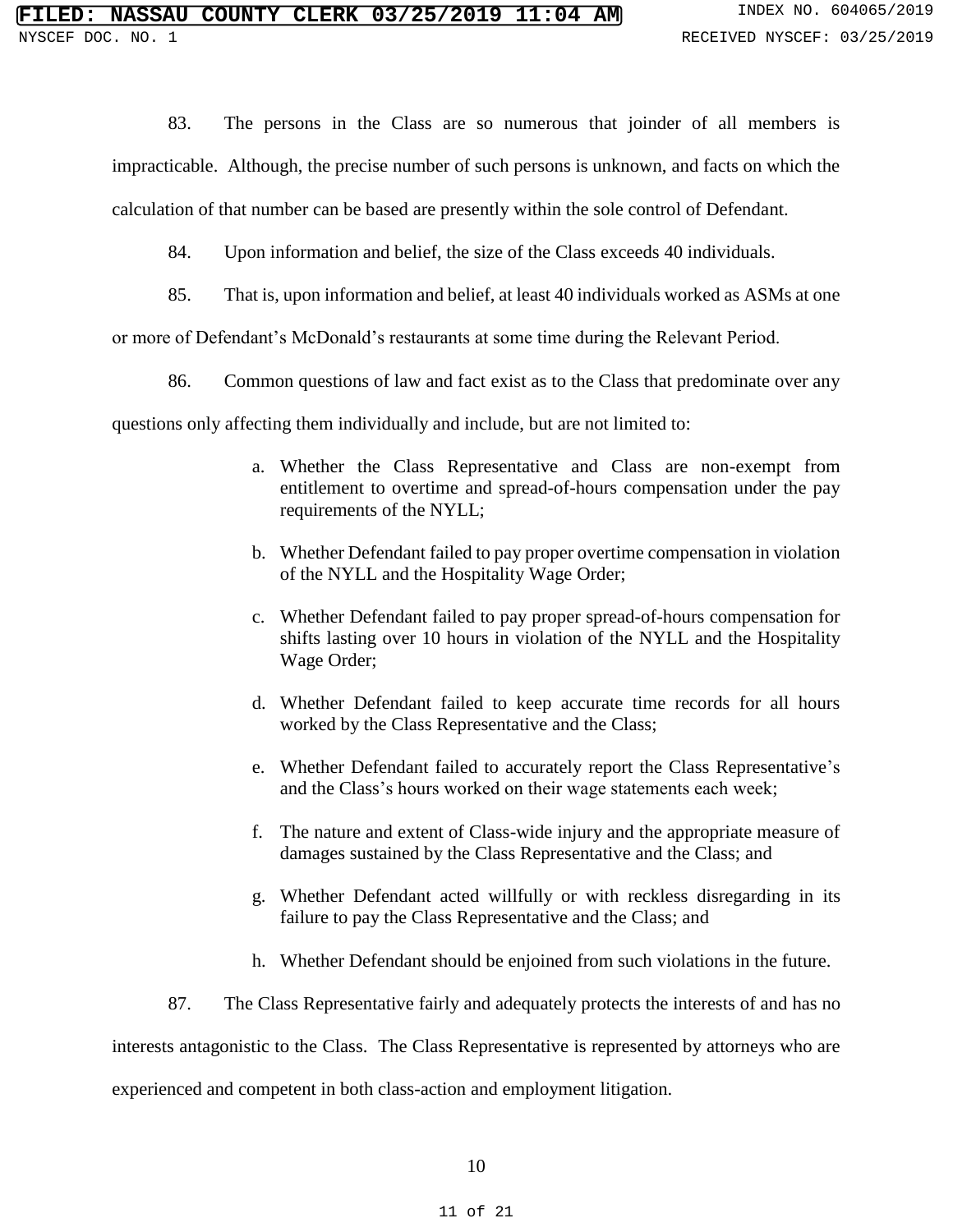88. A class is superior to other available methods for the fair and efficient adjudication of the controversy, particularly in the context of wage-and-hour litigation where an individual plaintiff lacks the financial resources to vigorously prosecute a lawsuit in court against the corporate defendant. The damages sustained by individual class members are small, compared to the expense and burden of individual prosecution of this litigation. Class action treatment will obviate unduly duplicative litigation and the possibility of inconsistent judgments.

89. Further, the Class Representative and the Class have been equally affected by Defendant's failure to pay proper wages.

90. Members of the Class still employed by Defendant may be reluctant to raise individual claims for fear of retaliation.

91. Defendant acted or refused to act on grounds generally applicable to the Class, thereby making appropriate final injunctive relief or corresponding declaratory relief with respect to the class was a whole.

92. The Class Representative's claims are typical of those of the Class. The Class Representative and the other Class members were subjected to Defendant's policies, practices, programs, procedures, protocols and plans alleged herein concerning the failure to pay proper wages. Plaintiff's job duties are typical of those of the class members.

93. A class action is superior to other available methods for the fair and efficient adjudication of this litigation – particularly in the context of wage litigation like the present action, where individual plaintiffs may lack the financial resources to vigorously prosecute a lawsuit in federal court against a corporate defendant. The members of the Class have been damaged and are entitled to recovery as a result of Defendant's common and uniform policies, practices, and procedures. Although the relative damages suffered by individual members of the Class are not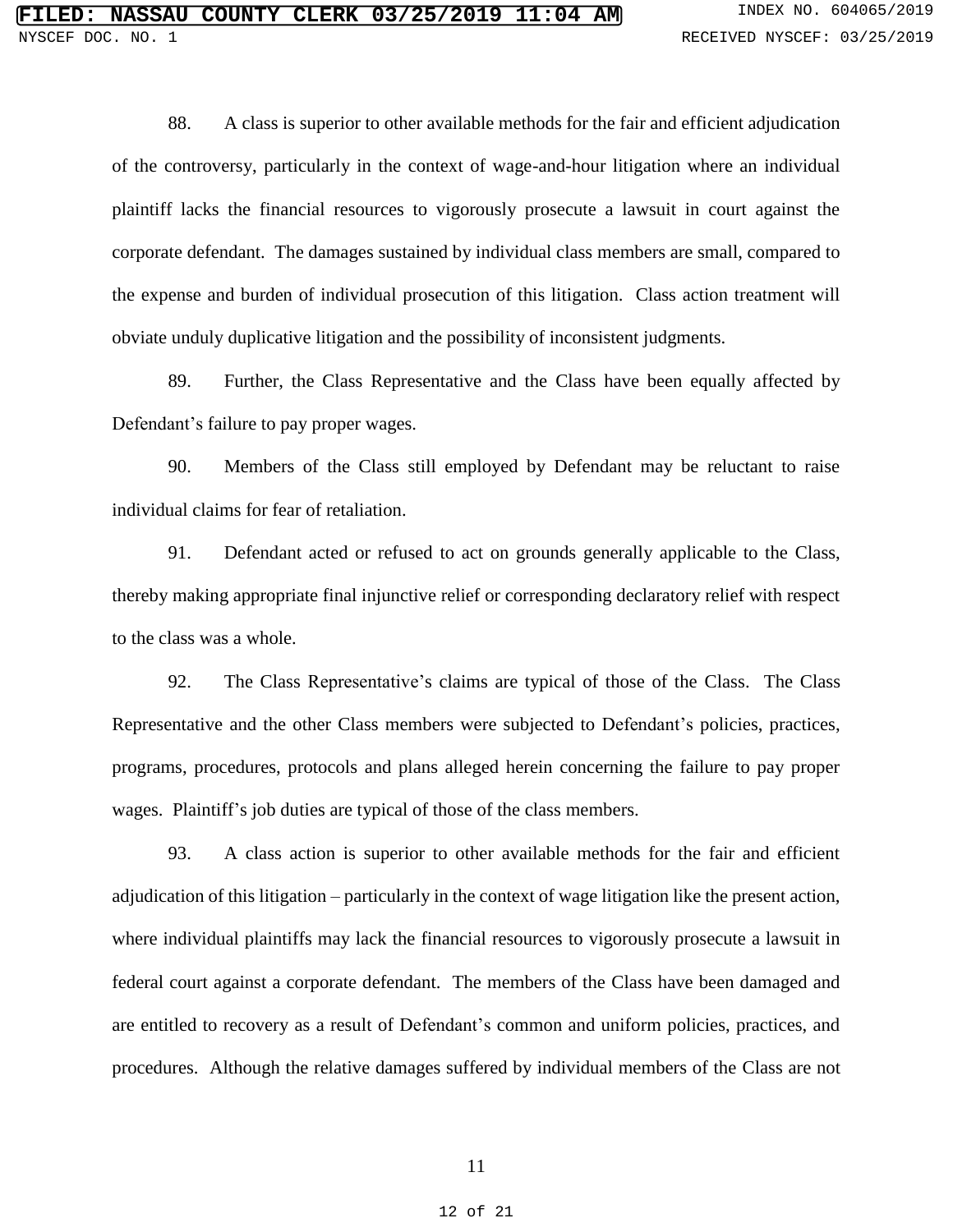*de minimis*, such damages are small compared to the expense and burden of individual prosecution of this litigation. For these reasons and because current employees are often afraid to sue their employer, the interest of Class Members to prosecute their own individual actions is limited.

94. In addition, class treatment is superior because it will obviate the need for unduly duplicative litigation that might result in inconsistent judgments about Defendant's practices. Such piecemeal litigation would also be inefficient and impracticable.

95. Upon information and belief, no Class Members have filed an action regarding these claims.

96. Nassau County is a desirable forum for this action, as Defendant is headquartered in the adjacent county, Suffolk County, and own and operate businesses in Nassau County.

97. Upon information and belief, witnesses and members of the Class are Nassau County residents.

98. There are no anticipated difficulties in managing this case should it be certified as a class action because the class would consist almost entirely of New York residents, the Defendant is a New York resident, and Class Counsel has offices in New York, is experienced in litigating in Nassau County and is experienced in litigating class actions.

99. This action is properly maintainable as a class action under C.P.L.R. Article 9.

#### **COMMON FACTUAL ALLEGATIONS**

100. Plaintiff and the members of the Class (collectively "Class Members") have been victims of Kaufman Enterprises' common policy and plan that has violated their rights under the NYLL by requiring ASMs to work over 40-hours a week without overtime pay and shifts with a spread of over 10 hours a day without the benefit of spread-of-hours pay.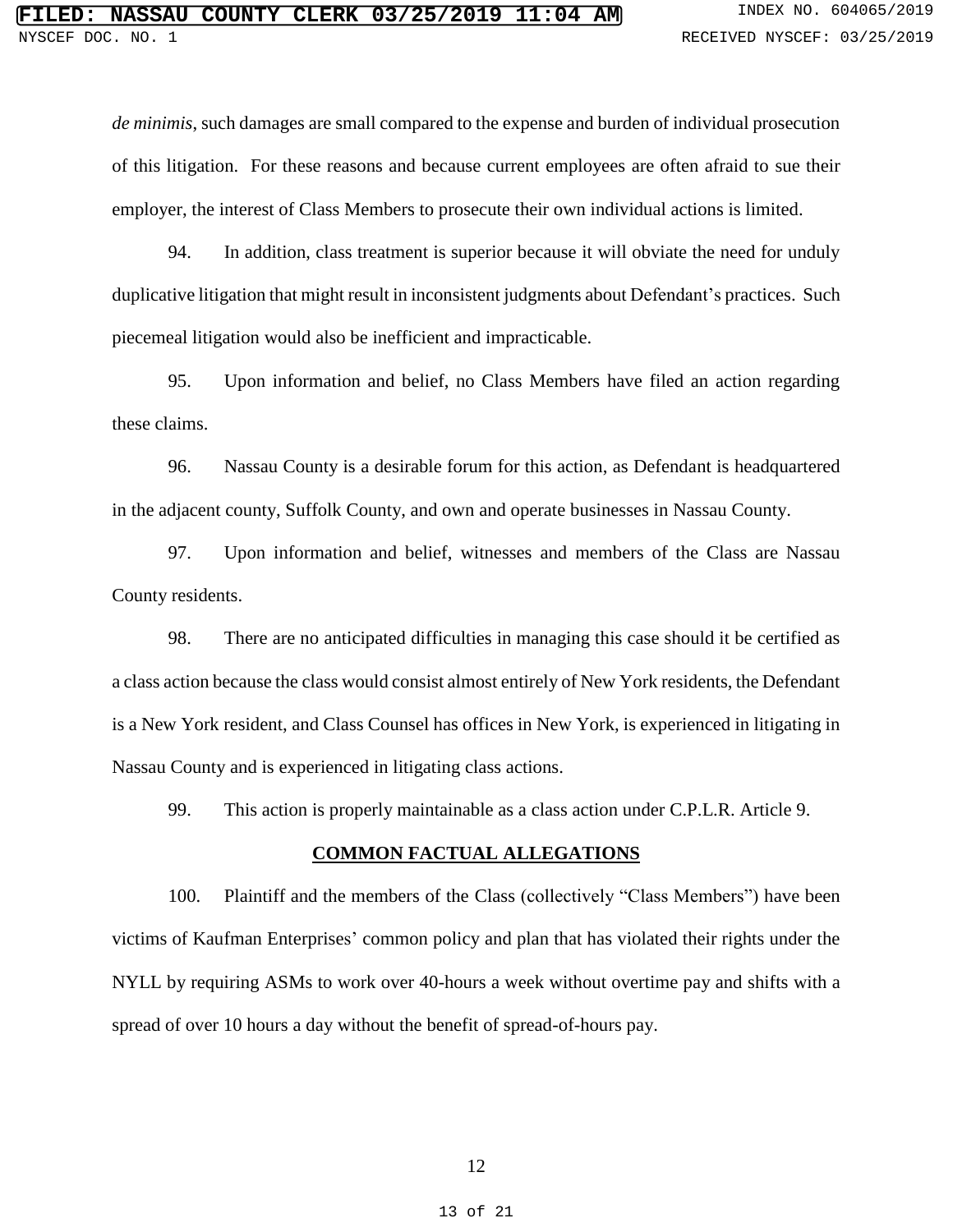101. At all times relevant, Kaufman Enterprises' unlawful policy and pattern or practice has been willful.

102. The work performed by Class Members was assigned by Kaufman Enterprises.

103. Kaufman Enterprises was aware of all the work and work hours that Plaintiff and the Class Members performed.

#### *ASMs Are Misclassified as Exempt from the Overtime and Spread-of-Hours Requirements*

104. Plaintiff and the Class Members' primary duties were not managerial.

105. Plaintiff and the Class Members' primary duties were non-exempt duties, including performing the same duties of the hourly-paid non-exempt employees, including preparing and cooking food in the kitchen, taking orders at the drive-through window and front counter, unloading delivery trucks, stocking supplies, cleaning, removing garbage, performing inventory counts, and counting the registers. Plaintiff and Class Members spent most of their time performing these non-exempt duties.

106. Plaintiff and the Class Members were closely supervised by their General Managers and Supervisors. General Managers were responsible for the overall performance of the stores, and for hiring, firing, coaching, and developing employees.

107. Plaintiff and the Class Members did not exercise a meaningful degree of independent discretion with respect to the exercise of their duties and were required to follow the policies, practices, and procedures set by Defendant. Plaintiff and the Class Members did not have any independent discretionary authority to deviate from these policies, practices, and procedures.

108. Plaintiff and the Class Members did not have independent authority (a) to create or implement management policies, practices, and procedures for Defendant; (b) to commit Kaufman Enterprises in matters having significant financial impact; (c) to set employees' wages; (d) to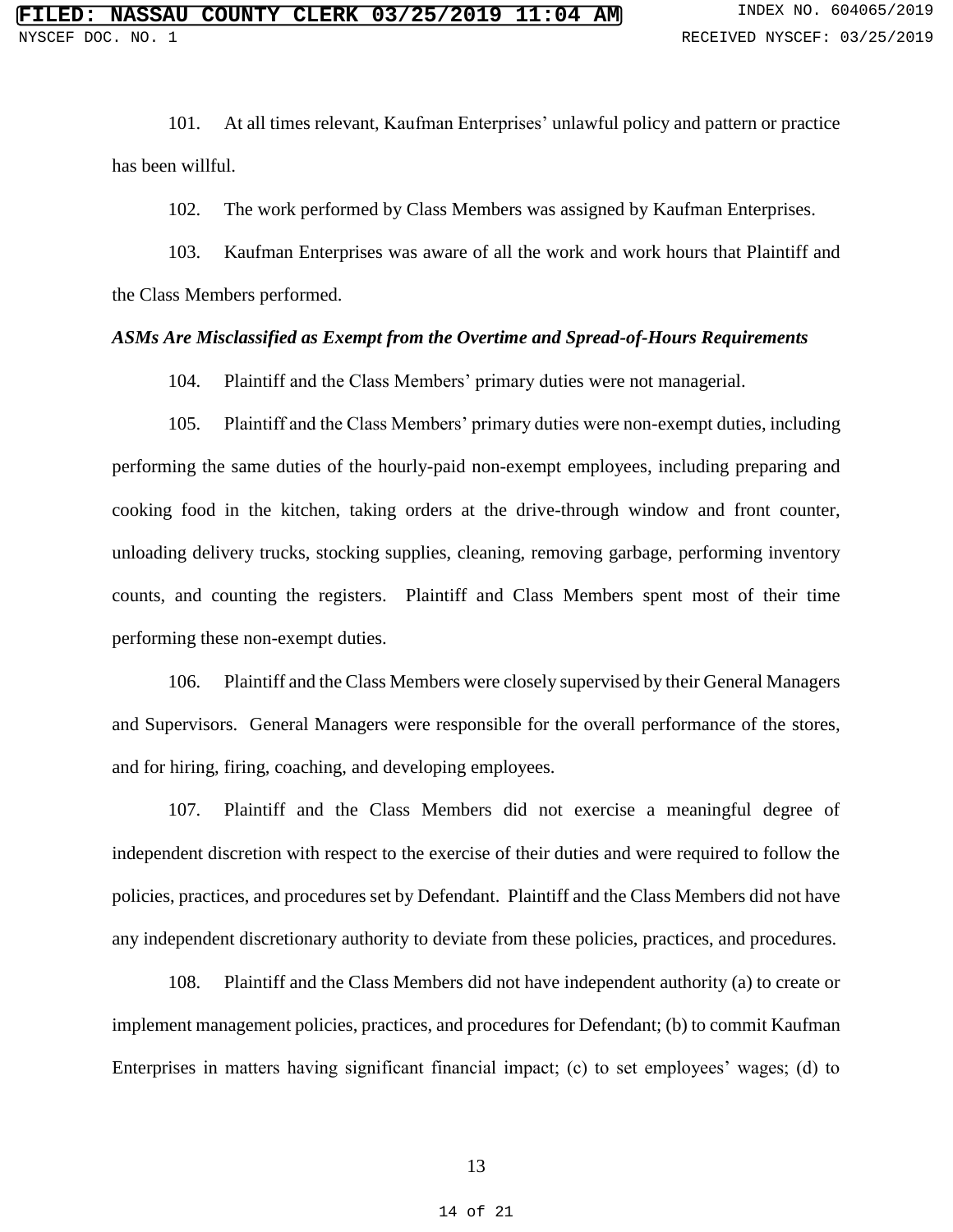determine how many labor hours could be allocated to their store; or (e) to hire, fire, or promote employees.

# *ASMs Regularly Work a Spread of Over 10 Hours in a Day*

109. ASMs regularly work over 40 hours in a workweek.

110. Kaufman Enterprises, however, does not pay ASMs overtime pay.

111. That is, Kaufman Enterprises does not pay ASMs one and one-half times their

regular rate for all hours worked over 40 each workweek.

#### *ASMs Regularly Work a Spread of Over 10 Hours in a Day*

112. ASMs regularly work a spread of over 10 hours in a workday.

113. Kaufman Enterprises, however, does not pay ASMs an additional hour at the

minimum wage for each shift that spans over a 10-hour period.

### *Defendant's NYLL Violations were Willful and Widespread*

114. As part of its regular business practice, Kaufman Enterprises intentionally, willfully, and repeatedly engaged in a pattern, practice, and/or policy that violates the NYLL. Kaufman Enterprises' policy and pattern or practice includes but is not limited to:

- a. Willfully requiring ASMs to work over 40 hours a week;
- b. Willfully requiring ASMs to work shifts with a spread-of-hour longer than 10 hours;
- c. Willfully failing to pay ASMs overtime wages; and
- d. Willfully failing to pay ASMs, including Plaintiff and Class Members, spread-of-hours wages.

115. Kaufman Enterprises was or should have been aware that the NYLL and Hospitality Industry Wage Order required them to pay ASMs overtime pay.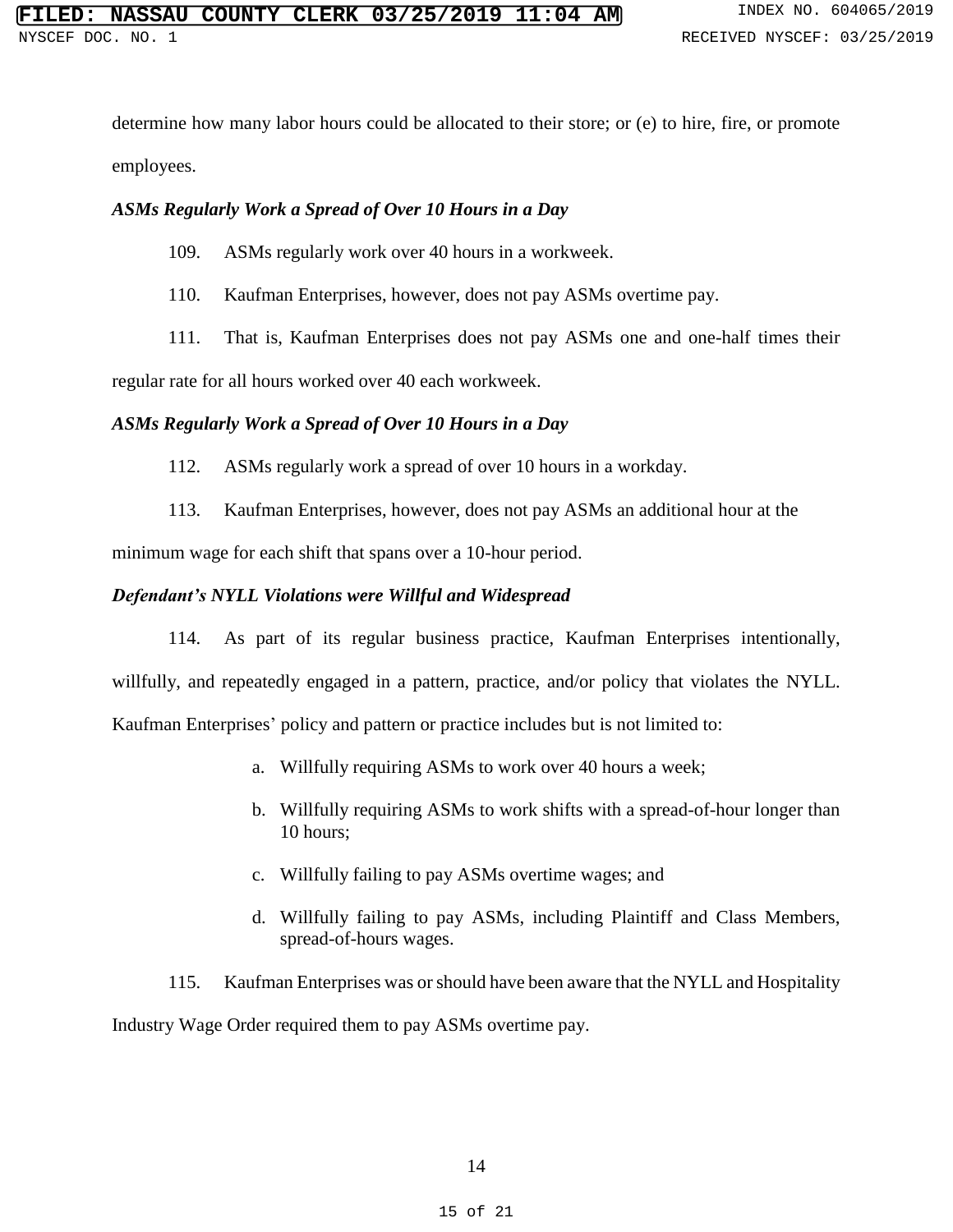116. Kaufman Enterprises was or should have been aware that the NYLL and Hospitality Industry Wage Order required them to pay ASMs an additional hour at the minimum wage for each shift that spanned over a 10-hour period.

117. Kaufman Enterprises' failure to pay Plaintiff and Class Members proper overtime pay wages was willful, intentional, and in bad faith.

118. Kaufman Enterprises' failure to pay Plaintiff and Class Members proper spreadof-hours wages was willful, intentional, and in bad faith.

119. Kaufman Enterprises' unlawful conduct was widespread, repeated, and consistent.

120. Regardless of the location at which Plaintiff and Class Members worked for Kaufman Enterprises, Kaufman Enterprises' policies and practices remained substantially the same.

#### **INDIVIDUAL FACTUAL ALLEGATIONS**

121. Kaufman Enterprises employed Pierre from in or about April 2007 through October 2017

122. During the Relevant Period, Pierre was employed as an ASM.

123. Pierre was employed at the Massapequa McDonald's from in or about 2012 through 2017.

124. In or about August 2017, Kaufman Enterprises transferred Pierre from the Massapequa McDonald's to the Patchogue-Gateway McDonald's.

125. Pierre's emailed wage statements listed his employer as "W&K Mgt. (McDonald's), 134 West Hills Road, Hunt. Station, NY 11746."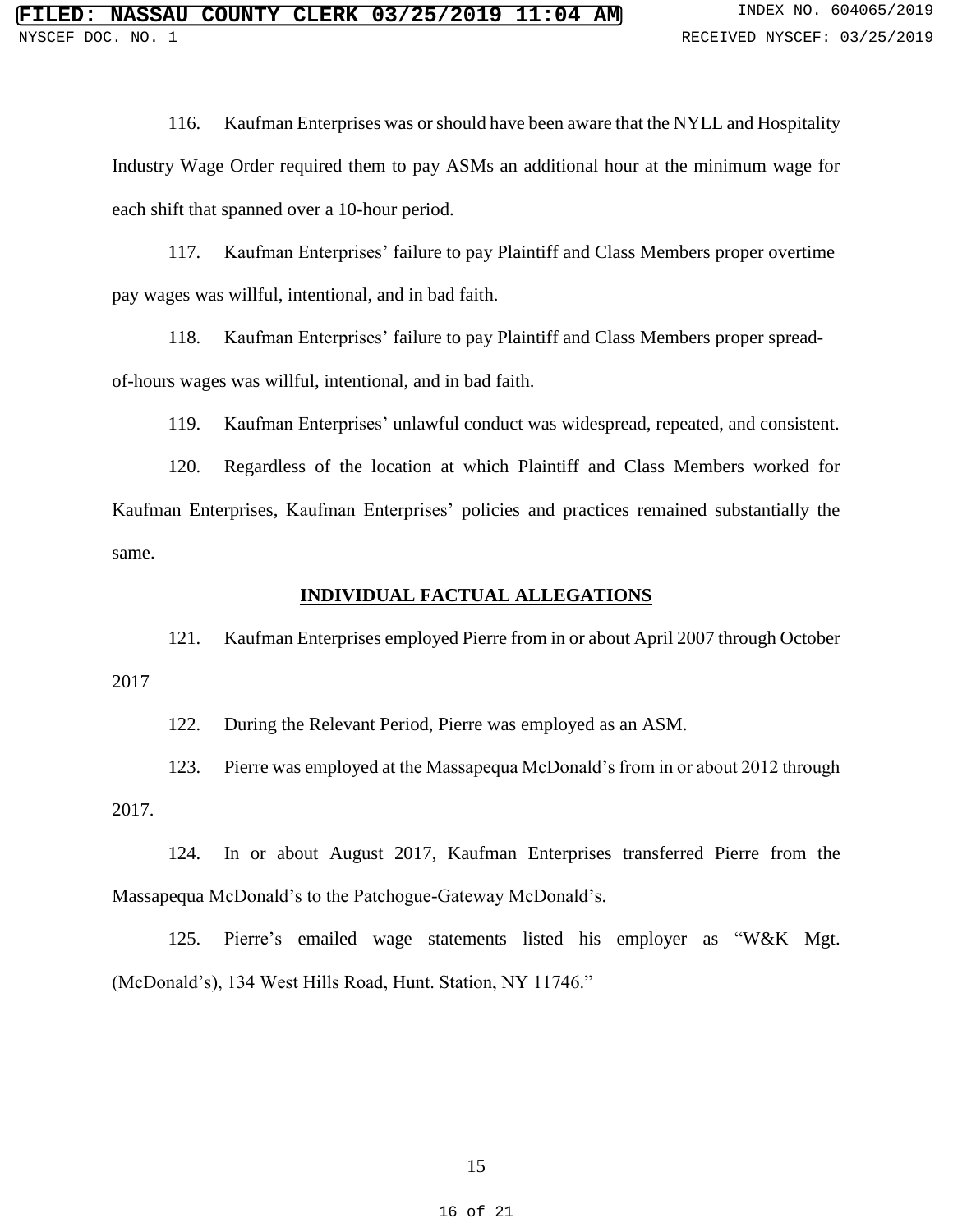126. Kaufman Enterprises listed "W & K Management Corp. d/b/a: Kaufman Enterprises McDonald's" as his employer on his wage notice issued pursuant to Section 195.1 of the NYLL.

127. Denis Stickelman, who upon information and belief is the Director of Operations for Kaufman Enterprises, is listed as the preparer of Pierre's 2017 wage notice.

128. During most workweeks between during the Relevant Period, Pierre worked more than 45 hours per week.

129. Kaufman Enterprises failed to compensate Pierre for time worked in excess of 40 hours per week at a rate of at least one and one-half times her regular rate, throughout the entire term of his employment with Kaufman Enterprises.

130. Kaufman Enterprises failed to furnish Pierre with an accurate statement of wages listing hours worked.

131. Upon information and belief, Kaufman Enterprises did not keep accurate records of hours worked by Pierre.

132. Despite working shifts with a spread of hours exceeding 10 hours, Kaufman Enterprises failed to pay Pierre an additional hour of pay at the minimum wage when he worked such a shift.

### **FIRST CAUSE OF ACTION NYLL – Unpaid Overtime (Brought on behalf of the Class Representative and the Class)**

133. Plaintiff realleges and incorporates all allegations in all preceding paragraphs.

134. Plaintiff and the Class are covered by the NYLL.

135. Defendant failed to keep, make, preserve, maintain and furnish accurate records of time worked by Plaintiff and Class Members.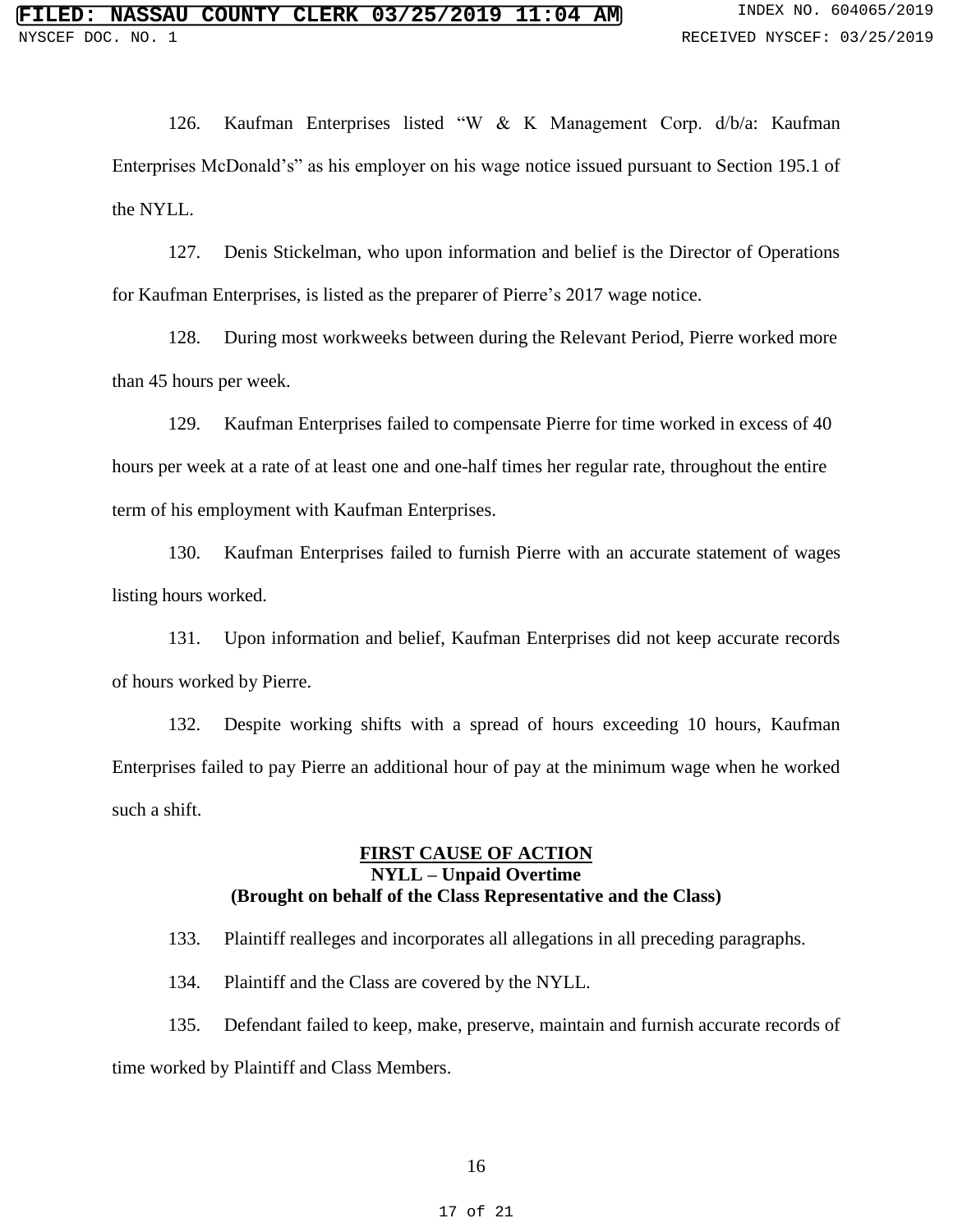136. Defendant failed to pay Plaintiff and Class Members overtime wages to which they are entitled under the NYLL and the Hospitality Wage Order.

137. Defendant failed to pay Plaintiff and Class Members overtime at a wage rate of one and one-half times their regular rate of pay.

138. Defendant has a policy and practice of refusing to pay overtime compensation for all hours worked to Plaintiff and the Class.

139. Defendant's failure to pay overtime compensation to Plaintiff and the Class was willful and intentional.

140. Defendant lacked a good faith basis, within the meaning of N.Y. Lab. Law § 663, to believe its failure to pay Plaintiff overtime wages complied with the NYLL.

141. As a result, Defendant owes Plaintiff and the Class their unpaid overtime wages, together with liquidated damages, interest, attorneys' fees and costs.

# **SECOND CAUSE OF ACTION NYLL – Spread of Hours Pay (Brought on behalf of the Class Representative and the Class)**

142. Plaintiff realleges and incorporates all allegations in all preceding paragraphs.

143. Plaintiff and Class Members worked shifts in which the spread of hours exceeded 10 hours, as defined by 12 N.Y.C.R.R. § 146-1.6.

144. Throughout the six years prior to the filling of this Class Action Complaint there have been times in which Plaintiff and Class Members were entitled to an additional hour of pay at the "basic minimum hourly rate," as defined by 12 N.Y.C.R.R. §§ 146-1.2(1)-(2).

145. Defendant's failed to pay Plaintiff and Class Members one additional hour pay at the basic minimum wage rate before allowances for each day Plaintiff's spread of hours exceeded 10 hours, in violation of N.Y. Lab. Law §§ 650, *et seq*., as codified by 12 N.Y.C.R.R. § 146-1.6.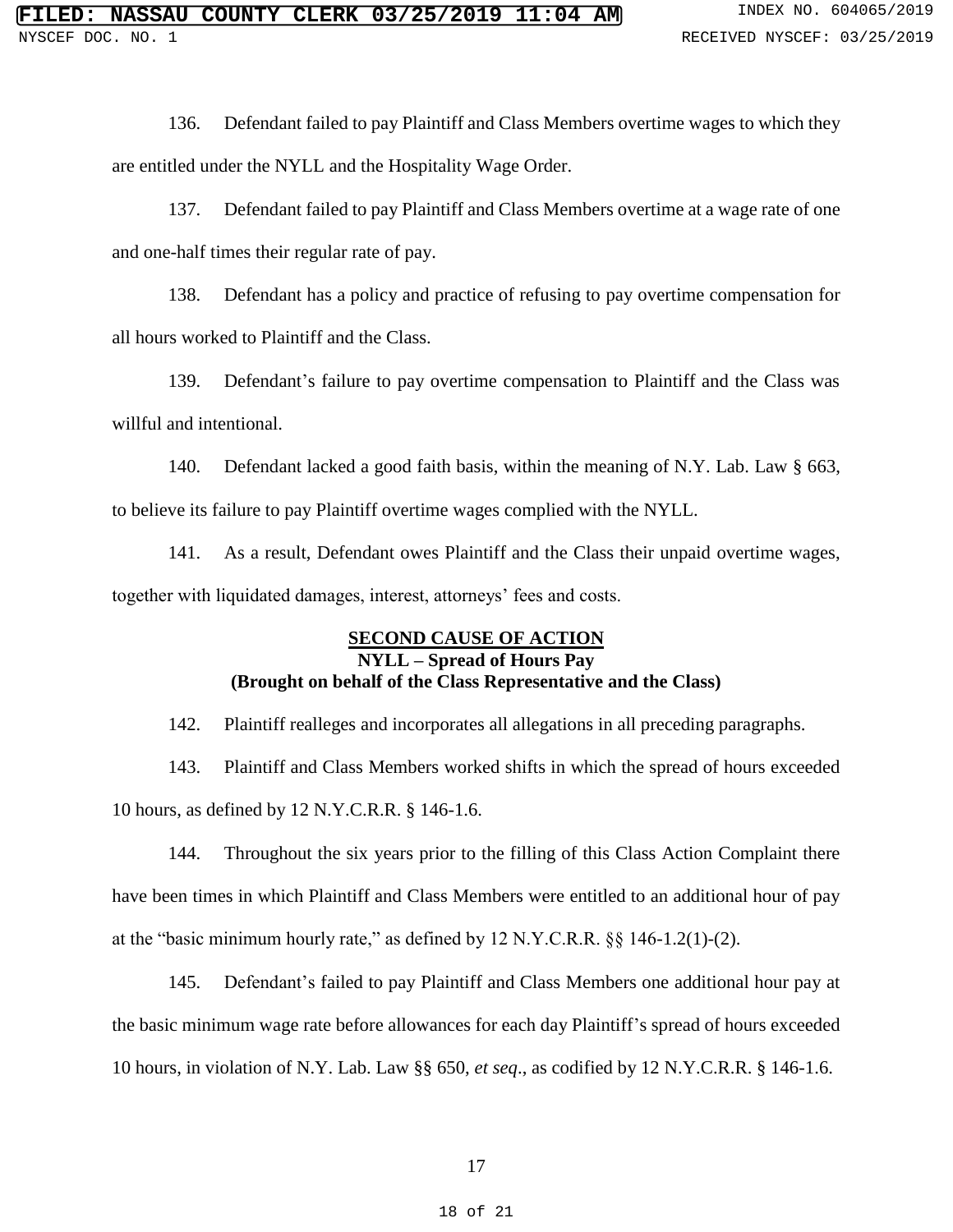146. Defendant lacked a good faith basis, within the meaning of N.Y. Lab. Law § 663,

to believe its failure to pay Plaintiff an additional hour of pay for each day where the spread of hours exceeded 10 complied with the NYLL.

147. As a result, Defendant owes Plaintiff and the Class their unpaid spread-of-hours pay, together with liquidated damages, interest, attorneys' fees and costs.

# **THIRD CAUSE OF ACTION NYLL – Failure to Provide Accurate Wage Statements (Brought on behalf of the Class Representative and the Class)**

148. Plaintiff realleges and incorporates all allegations in all preceding paragraphs.

149. Defendant failed to supply Plaintiff and members of the Class with an accurate statement of wages as required by N.Y. Lab. Law § 195, containing the dates of work covered by that payment of wages; name of employee; name of employer; address and phone number of employer; rate or rates of pay and basis thereof, whether paid by the hour, shift, day, week, salary, piece, commission, or other; gross wages; hourly rate or rates of pay and overtime rate or rates of pay if applicable; the number of hours worked, including overtime hours worked if applicable; deductions; and net wages.

150. Due to Defendant's violations of N.Y. Lab. Law § 195, for each workweek that Defendant failed to provide a proper wage statement from April 9, 2011 through February 26, 2015, Plaintiff and members of the Class are each entitled to damages of \$100 per work week, or a total of \$2,500 per class member, as provided for by N.Y. Lab. Law § 198, reasonable attorneys' fees, costs, and injunctive and declaratory relief.

151. Due to Defendant's violations of N.Y. Lab. Law § 195, for each workweek that Defendant failed to provide a proper wage statement from February 26, 2015 through the present, Plaintiff and members of the Class are each entitled to damages of \$250 per work day, or a total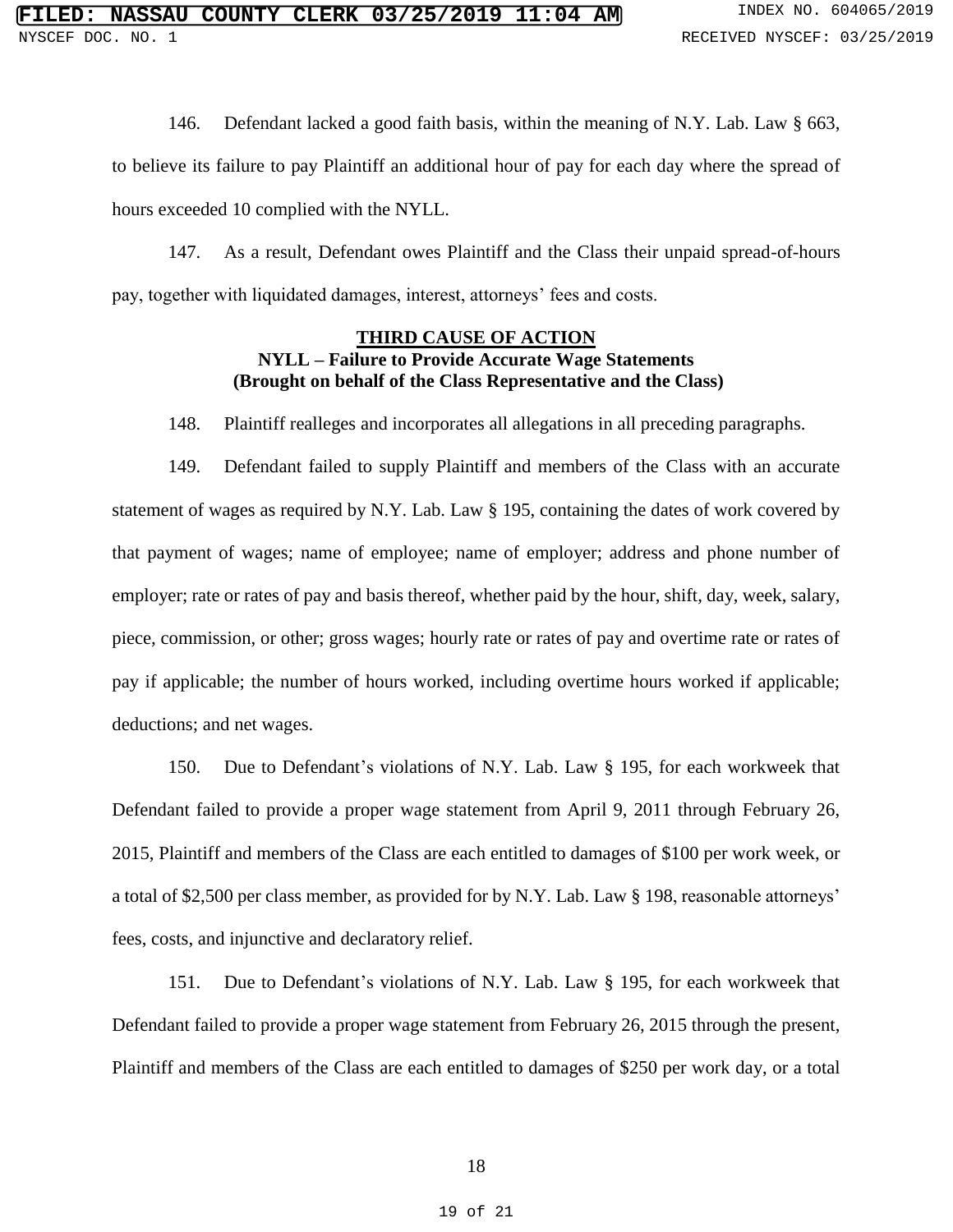of \$5,000 per class member, as provided for by N.Y. Lab. Law § 198, reasonable attorneys' fees, costs, and injunctive and declaratory relief.

**PRAYER FOR RELIEF**

### **WHEREFORE**, Plaintiff seeks the following relief:

A. That, at the earliest possible time, the Court certify this case as a class action pursuant to Article 9 of the C.P.L.R., and authorize the issuance of notice to the Class;

B. Designation of Plaintiff David Pierre as the Class Representative, and counsel of record as Class Counsel;

C. Unpaid overtime pay permitted by law pursuant to the NYLL and the Hospitality Wage Order;

D. Unpaid spread-of-hours wages pursuant to the NYLL and the Hospitality Wage Order;

E. Liquidated damages, pursuant to the NYLL;

F. Statutory damages, as provided for by N.Y. Lab. Law §§ 195 and 198, for Defendant's violations of the notice and recordkeeping requirements pursuant to N.Y. Lab. Law § 195;

G. Pre-judgment interest and post-judgment interest as provided by law;

H. Appropriate equitable and injunctive relief to remedy violations, including but not necessarily limited to an order enjoining Defendant from continuing its unlawful practices;

I. Attorneys' fees and costs of the action;

J. Issuance of a declaratory judgment that the practices complained of in this action are unlawful under N.Y. Lab. Law §§ 190, 650, *et seq*.;

K. Such other injunctive and equitable relief as this Court shall deem just and proper;